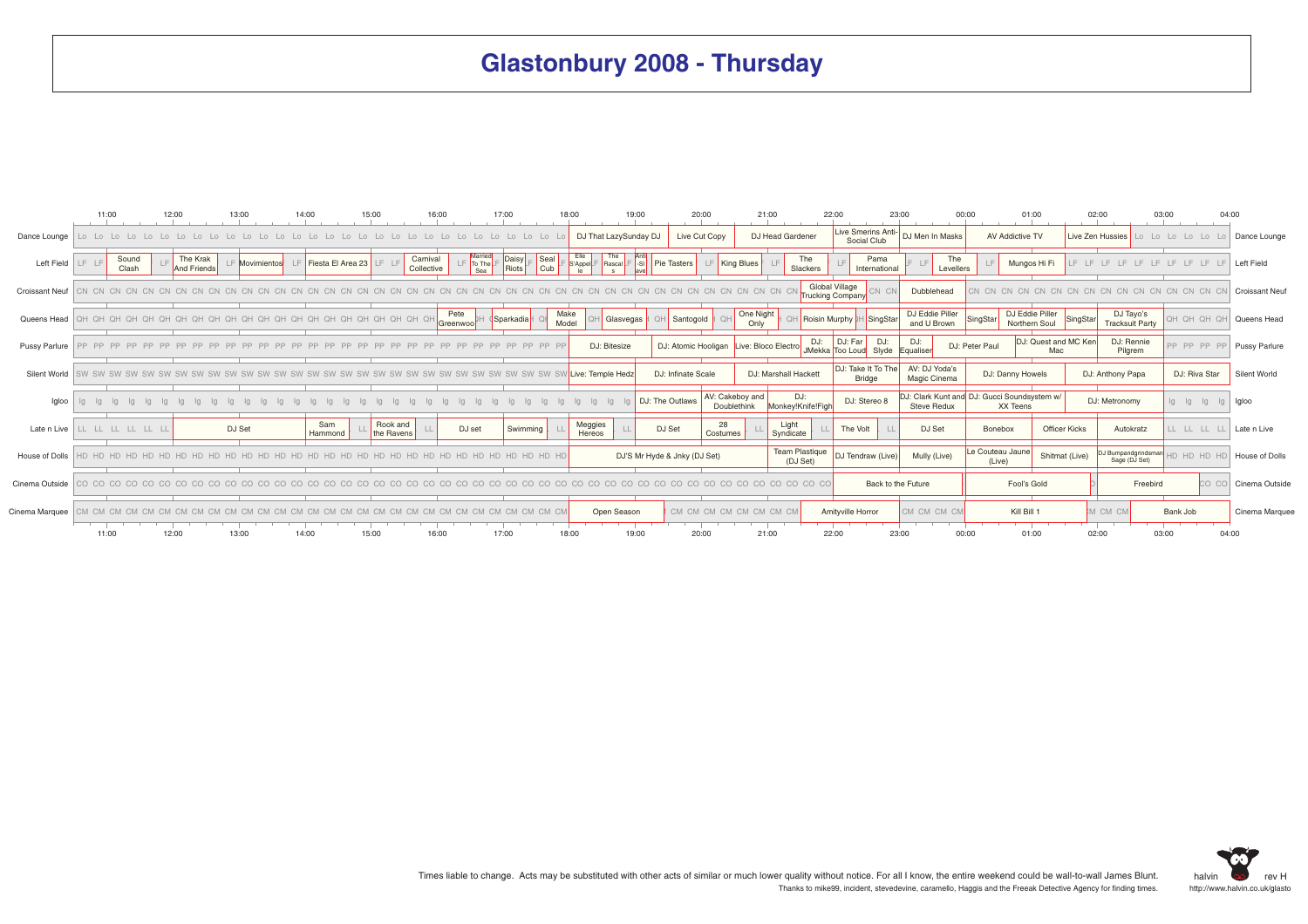## **Glastonbury 2008 - Friday**

|                       | 11:00                                      | 12:00                          | 13:00                                                             | 14:00                                | 15:00                                         | 16:00                                                | 17:00                               | 18:00                        | 19:00                                     | 20:00                                                            |                             | 21:00                               | 22:00                                       | 23:00                    | 00:00                                                         | 01:00                                                          | 02:00                      | 03:00<br>04:00                     |                       |
|-----------------------|--------------------------------------------|--------------------------------|-------------------------------------------------------------------|--------------------------------------|-----------------------------------------------|------------------------------------------------------|-------------------------------------|------------------------------|-------------------------------------------|------------------------------------------------------------------|-----------------------------|-------------------------------------|---------------------------------------------|--------------------------|---------------------------------------------------------------|----------------------------------------------------------------|----------------------------|------------------------------------|-----------------------|
| Pyramid               | Kate Nash                                  | The Subways                    | Get Cape.<br>Wear Cape. Fly                                       |                                      | <b>KT Tunstall</b>                            | Λ<br>The Feeling<br>$\triangle$                      | $\wedge$                            | The Gossip                   | ΔΔ                                        | Editors                                                          | ΔΔ                          | The Fratellis                       | Δ.<br>$\triangle$                           | Kings of Leon            |                                                               | Δ Δ Δ Δ Δ Δ Δ Δ Δ Δ Δ Δ Δ                                      |                            |                                    | Pyramid               |
| Other                 | $O$ $O$<br>Ida Maria                       | <b>CThe Rascals</b>            | Joe Lean and<br>the Jing Jang                                     | Vampire<br>Weekend                   | $\cap$                                        | Ben Folds                                            | $0\quad$<br>The Hoosiers            | 0 <sup>o</sup>               | Foals                                     |                                                                  | O O We are Scientists       | $O$ $O$                             | The Enemy<br>$\circ$                        | Panic at the Disco       | $\begin{matrix} 0 & 0 & 0 \end{matrix}$                       | $\bigcap$                                                      |                            |                                    | Other                 |
| Jazz World            | Mankala                                    | JW JW<br>Phantom Limb          | NU VVL                                                            | Soha                                 | JW JW                                         | Alabama 3<br>JW JW                                   | Candi Staton                        | JW JW                        | Lupe Fiasco                               | NU WU                                                            | Fun Lovin'<br>Criminals     | VU VV<br>Estelle                    | JW JW                                       | Jimmy Cliff              |                                                               |                                                                |                            |                                    | Jazz World            |
| John Peel             | Royworld                                   | Patrick<br>Watson              | Glasvegas                                                         | Hadouken!                            | Lightspeed<br>Champion                        | The Young<br>Knives                                  |                                     | The Ting Tings               | The Kills                                 |                                                                  | <b>MGMT</b>                 | I<br>Makers                         | Reverend and the<br>IP                      | The Cribs                | $IP$ $IP$                                                     |                                                                | IP<br>IP                   | $IP$ , $IP$ , $IP$ , $IP$ , $IP$   | John Peel             |
| The Park              | Pk Pk Island Line                          | Eugene<br>Mcguinnes            | Magic<br>Beggars<br>Wands                                         | <b>Santogold</b>                     |                                               | Sons &<br>Operator<br>Daughters<br>Please            |                                     | The Duke<br>PL<br>Spirit     | Edwyn Collins                             |                                                                  | <b>Special Guest</b>        | John Cale                           | Pk<br>Dizzee Rascal                         | ⊃k P                     | Pete Doherty                                                  |                                                                |                            |                                    | The Park              |
| Acoustic              | Ac Ac Ac Ac Ac Ac Ac                       | Acoustic<br><b>Stage Blues</b> | Devon<br>Sproule                                                  | Eleanor<br>McEvoy                    |                                               | Camille<br>Eddi Reader<br>O'Sullivan                 |                                     | Arno Carstens                | Luka Bloom<br>Ac                          |                                                                  | The<br>Blockheads           |                                     | Sinead O'Connor                             | Seasick Steve            | Ac Ac Ac                                                      |                                                                |                            | Ac Ac Ac                           | Acoustic              |
| Avalon                | Av Av Av Av Av Av Av Av Av Av A            |                                | Hobo Jones &<br>The Junkyard                                      |                                      | Ron Sexsmith                                  | Frank Turner                                         | Hazel O'Connor                      | $Av$ $Av$                    | The Men<br>They                           | Av Av Av Av                                                      | Kissmet                     | $Av$ $A$                            | Xavier Rudd                                 | Av                       | Sharon Shannon & Big<br>Band                                  | $\Delta V$ $\Delta V$                                          |                            | Av Av Av Av Av Av Av Av            | Avalon                |
| Dance East            | Live Myth of<br>DE DE DE DE<br>Unity       | DJ Bad Science<br>(DJ Set)     | Live<br>Fundamental                                               | DJ Men In Masks                      | Live Cagedbaby                                | DJ Way Out West<br>Sound System                      |                                     | Live<br>2020Soundsysten      | DJ Cicada                                 | "Live Hercules and<br>Love Affair feat. Kim<br>Ann, Nomi, Jason, |                             | DJ X-Press 2                        | Live Roisin Murphy                          | DJ Fatboy Slim           |                                                               | DE DE DE DE                                                    | DE DE DE DE DE DE DE DE DE |                                    | Dance East            |
| Dance West            | OW DW DW DW DW DW                          | Dj Riva Star                   | Live Cuban<br><b>Brothers</b>                                     | Dj Riton                             | Live Rennie<br>Pilgrem & The<br>TCR All Stars | C/O<br>Live Sneaky   C/O<br><b>Bitesize</b><br>Sound | Live Zion Train<br>Bitesi           |                              | Dj Renagrade<br>Soundwave (DJ             | Live Infadels                                                    | Dj The Freestylers DJs      | Live The Count &<br>Sinden          |                                             | Dj James Zabiela         | Live Booka Shade                                              |                                                                |                            |                                    | Dance West            |
| Lounge                | Live Edenheigh<br>Lo Lo                    | DJ Berts                       |                                                                   | Live PA The Souljah Clique           | Live Realistic<br>Crew                        | DJ<br><b>THePETEBO</b>                               | Live Blades                         | C/O<br>Rafiki                | C/O<br>Live Plastic Little<br>Rafiki      | Live Example                                                     | DJ<br>ardyma                | I ive Kid British &<br>The Action   | DJ Pete Gooding                             | DJ Queens of<br>Noize    | Live N Dubz                                                   | DJ Pathaan                                                     | Live Ozomatli              | Lo Lo Lo Lo Lo Lo                  | Lounge                |
| Glade                 | Gd Gd Gd Gd Gd Gd                          |                                | Charles Hazelwood Orchestra with Will Gregory<br>and Adrian Utley | Gd G                                 | Craske                                        | Clive Simon Atkinson & The Clive<br>Ben Marcato Trio | Sian Evans &<br>Crask Simon Kingman | Clive<br>Craske              | Steve Hillage's Mirror<br>System          |                                                                  | Nick Warren Sunset Set      | Manky<br><b>Freefall Collective</b> | Tayo                                        |                          | Dreadzone                                                     | Barry Ashworth                                                 | Hexstatic                  | DJ Dhr Robjin                      | Glade                 |
| Left Field            | LF LF LF LF LF LF                          | Open<br>Legion                 | The                                                               | Danc Dock<br>e For<br>$rac{ers}{Mc}$ | <b>Budd</b><br>Hebe<br>ha<br>Jone             | <b>Tawia</b><br>Dance<br>For Life                    | Jenner<br>Charlott<br>s Field       | Kate                         | Young<br>Neck                             | <b>Hey Negrita!</b>                                              | LF.                         | LE<br>The Metros                    | Neville                                     | The                      | Bean<br>Alabama 3                                             | Niall<br>Frank<br>Connoll<br>Turner                            | John Byrne                 | LF LF LF LF                        | Left Field            |
|                       | 11:00                                      | Mic<br>Of Ape<br>12:00         | Flaws<br>13:00                                                    | Life  <br>14:00                      | Tears<br>15:00                                | h<br>16:00                                           | 17:00                               | Nash<br>18:00                | Runaway<br>19:00                          | 20:00                                                            |                             | 21:00                               | Staple<br>22:00                             | Holloways<br>23:00       | s On<br>00:00                                                 | 01:00                                                          | 02:00                      | 03:00<br>04:00                     |                       |
| <b>Croissant Neuf</b> | CN CN CN CN CN CN CN CN CN CN CN           |                                | Samsara                                                           | CN CN                                | Vandaveer                                     | These United<br>CN CN<br><b>States</b>               | CN CN                               | Martha Tilston               |                                           |                                                                  |                             |                                     |                                             |                          |                                                               |                                                                |                            |                                    | <b>Croissant Neuf</b> |
| Queens Head           |                                            |                                |                                                                   |                                      | Team Waterpolo                                | Babel                                                | Captain                             | The Holloways                | Joe Lean And The<br>Jing Jang Jong        | The Script                                                       |                             | Young Knives                        | Kate Nash                                   |                          |                                                               | SingStar DJ Smash 'n' Grab SingStar DJ Smash 'n' Grab SingStar | DJ Glitterbanditz          | QH QH QH QH                        | Queens Head           |
| <b>Pussy Parlure</b>  | PP PP<br>DJ: Bourbon Warfare DJs           |                                | Live: Yes Sir<br>Boss!!!                                          | DJ: Nick<br>Hollywood AKA            | Live: The<br>Voodoo                           | DJ: Nick<br>Hollywood AKA                            | Live:<br>Eliza                      | DJ: Jalapeno Sound<br>System | Live: Belleruche                          | DJ: Jalapeno<br>Sound System                                     | Live: Martina<br>Topleybird | DJ: Soul Train DJ's                 |                                             | Cab: Yard Dogs Road Shov | DJ: Horse Meat<br>Disco                                       | Live: DAS POP                                                  | DJ: Horse Meat<br>Disco    | PP PP PP PP                        | <b>Pussy Parlure</b>  |
| Silent World          | SW SW SW SW SW SW SW                       |                                |                                                                   | SW SW SW SW                          |                                               |                                                      |                                     |                              | Live: Charlene<br>Soraia                  | SW: Howard<br>Marks                                              |                             | SW SW SW SW SW SW SW SW             | Live: Little Fish                           | DJ: Scratchy             | AV: Addictive TV                                              |                                                                | DJ: Quest and MC Ken Mac   | DJ: Leo<br>the                     | Silent World          |
| Igloo                 | la la                                      |                                |                                                                   |                                      |                                               |                                                      |                                     | lg                           | $\alpha$                                  | Live: This Year's<br>Model                                       | DJ: Blast DJs               | DJ: Appleblim                       | DJ: Don Letts                               |                          | DJ: Daddy G presents Bristol Hifi w/<br>Queen Bee and Mr Benn |                                                                | DJ: Tayo                   | lg lg lg lg                        | Igloo                 |
| G Stage               | GS GS GS GS GS GS                          |                                | DJ: The Rurals Soundsystem                                        | DJ: Leon Alexander                   |                                               | DJ: Deepgroove                                       | DJ: Cut La Roc                      | DJ: Alex Metric              | Live: Beber &                             |                                                                  | DJ: Drum Monkeys            | DJ: Soul Of Man                     | DJ: Utah Saints                             | DJ: Stanton Warriors     |                                                               |                                                                |                            |                                    | G Stage               |
| Guardian Lounge       | <b>DJ</b><br>DJ.<br>Kathy<br>Toby          | The Golden                     | Magic<br>GI                                                       | DJs                                  | Das                                           | DJs Guilty                                           | DJ-set<br>Hercules &<br>Annie       | Lightsp<br>eed               | Tamara<br>DJs X-Press                     | Estelle                                                          |                             |                                     |                                             |                          |                                                               |                                                                |                            |                                    | Guardian Lounge       |
| Late n Live           | Diamor<br>Matty<br>Tobias<br>LL LL LL LL L | Silvers<br>DJ Set              | Wand<br>Jon Byrne                                                 | Horsemeat<br>Nomad                   | Pop<br>Run toto                               | Pleasures<br>$\Box$<br>DJ set                        | Love Affair<br>Fuse with            | Champi<br><b>Red Vinyl</b>   | 2 (Balearic                               | DJ Set                                                           | Revere                      | Melancholy                          | Fight Like                                  |                          | DJ SET                                                        | Nacional                                                       | ORPHAN BOY                 | LL LL LL LL                        | Late n Live           |
|                       |                                            |                                |                                                                   | Jones                                | Run                                           |                                                      | The Fayre                           | Fur                          |                                           |                                                                  | DJ Tendraw (DJ              | Moose<br>Horacio Pollard            | Apes<br>DJ Nasty Mcqaid                     |                          | <b>Team Plastique</b>                                         |                                                                |                            |                                    |                       |
| House of Dolls        |                                            |                                | Salsa Class - Nigel Samba Workshop                                |                                      | Samba Club -                                  |                                                      | Bollywood                           | Bollywood Club -             | DJ'S Mr Hyde & Jnky (DJ Set)<br>Reggaeton | Afro-<br>Bird                                                    | Set)<br>Nexus -             | (Live)<br>Boy Blue                  | (DJ Set)<br>Hip Hop Workshop Hip Hop Club - | K-Tron (Live)            | (Live)                                                        | Ed Cox (Live)                                                  | DJ Stivs (DJ Set)          | HD HD HD HD                        | House of Dolls        |
| El Rhythmo            | ER ER ER ER ER ER ER ER ER ER              |                                | May                                                               | <b>Sadlers Wells</b>                 | Sadlers Wells                                 |                                                      | Workshop                            | <b>Sadlers Wells</b>         | Class - Nigel                             | Cuban<br>Gan                                                     | Street                      | - African                           | - Sadlers Wells                             | Sadlers Wells            | Telmary                                                       | Charanga Habanera                                              |                            | Eminenci DJ ER ER ER ER EI Rhythmo |                       |
| Cinema Outside        |                                            |                                |                                                                   |                                      |                                               |                                                      |                                     |                              |                                           |                                                                  |                             |                                     | Horton Hears a Who                          |                          |                                                               | Transformers                                                   |                            | Control                            | Cinema Outside        |
| Cinema Marquee        | CM CM<br>Over the Hedge                    |                                | CM CM CM CM CM CM CM CM CM CM                                     |                                      |                                               | Stardust                                             |                                     | I CM CM CM                   | Indana Jones TOD                          |                                                                  | CM CM CM CM CM CM           |                                     | Cloverfield                                 | CM CM CM CN              |                                                               | Kill Bill 2                                                    |                            | Bourne Identity                    | Cinema Marguee        |
|                       | 11:00                                      | 12:00                          | 13:00                                                             | 14:00                                | 15:00                                         | 16:00                                                | 17:00                               | 18:00                        | 19:00                                     | 20:00                                                            |                             | 21:00                               | 22:00                                       | 23:00                    | 00:00                                                         | 01:00                                                          | 02:00                      | 03:00<br>04:00                     |                       |

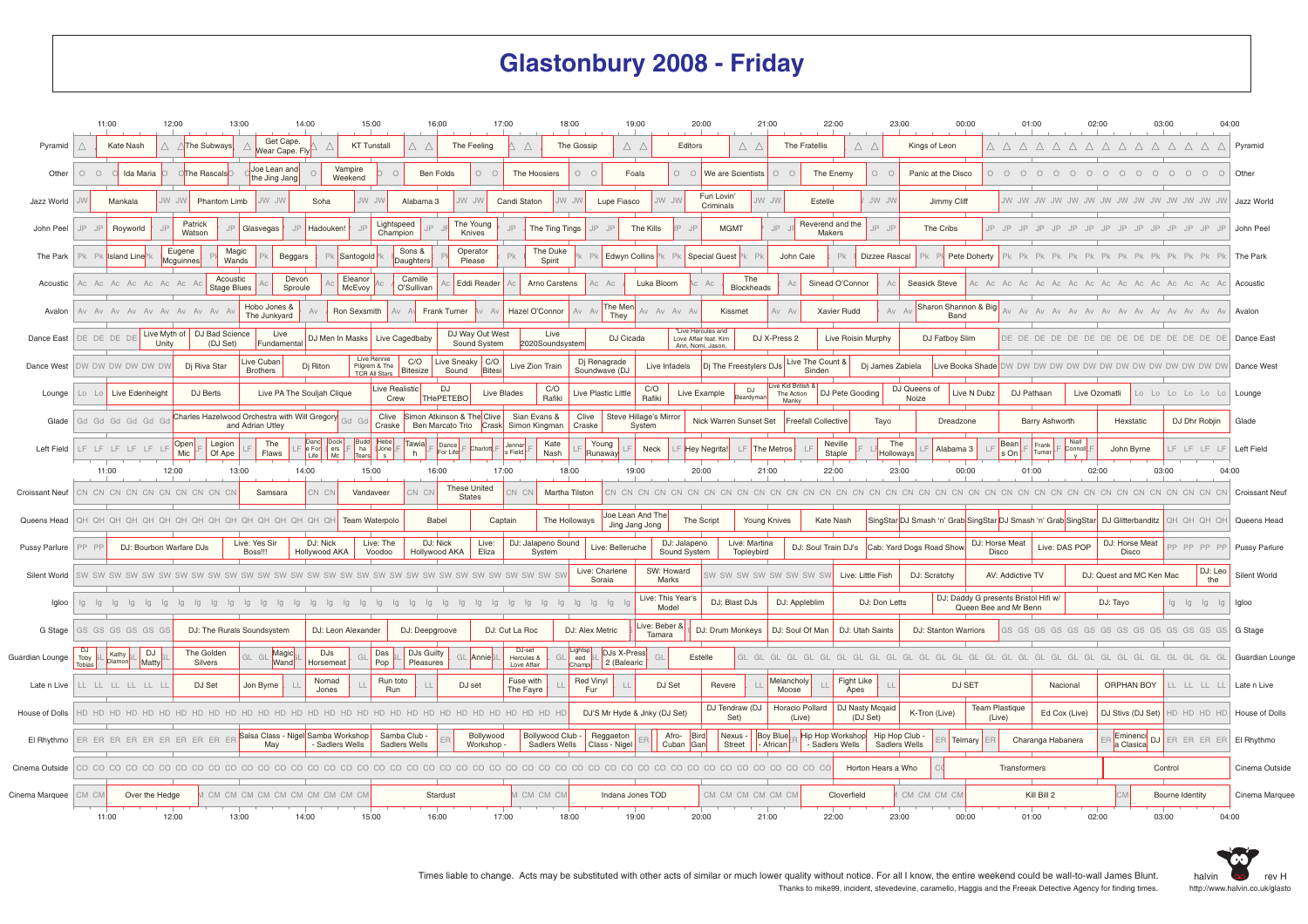## **Glastonbury 2008 - Saturday**

|                       | 11:00                            | 12:00                    |                         | 13:00                                                                        | 14:00                        | 15:00                       | 16:00                             | 17:00                              |                                   | 18:00                                    | 19:00                                                        | 20:00                                  |                                  | 21:00                                       | 22:00                                                   |                            | 23:00                                  | 00:00                   | 01:00                   |                                                                    | 02:00                                           | 03:00<br>04:00                   |                       |
|-----------------------|----------------------------------|--------------------------|-------------------------|------------------------------------------------------------------------------|------------------------------|-----------------------------|-----------------------------------|------------------------------------|-----------------------------------|------------------------------------------|--------------------------------------------------------------|----------------------------------------|----------------------------------|---------------------------------------------|---------------------------------------------------------|----------------------------|----------------------------------------|-------------------------|-------------------------|--------------------------------------------------------------------|-------------------------------------------------|----------------------------------|-----------------------|
| Pyramid               | Shakin<br>Δ.<br>Stevens          |                          | Martha<br>Wainwright    |                                                                              | <b>Seasick Steve</b>         | <b>Crowded House</b>        | Δ                                 | Δ<br>James Blunt                   |                                   | The Raconteurs                           |                                                              | Manu Chao                              |                                  | ΔΔ                                          | Amy Winehouse                                           | Δ.                         | Jay-Z                                  |                         |                         |                                                                    |                                                 | Δ Δ Δ Δ Δ Δ Δ Δ Δ Δ Δ Δ Δ        | Pyramid               |
| Other                 | The<br>$0$ 0<br>Travelling       | The<br>Golden            | Campesinos              | Los                                                                          | One Night<br>Only            | <b>Black Kids</b>           | $\circ$<br>Neon Neon              | $\circ$                            | The Wombats                       |                                          | Duffy                                                        | $O$ $O$                                | Elbow                            | $O$ $O$                                     | Hot Chip                                                | 0 <sup>o</sup>             | <b>Massive Attack</b>                  |                         |                         |                                                                    |                                                 | 0 0 0 0 0 0 0 0 0 0 0 0 0 0 0    | Other                 |
| Jazz World            | Bedouin Jerry Canl<br>Band       | <b>JW JW</b>             | The Neil Cowley<br>Trio | <b>JW</b><br>The Blessing                                                    | JW JW                        | Massukos                    | JW JW                             | Eric Bibb                          | JW JW                             | Joan Armatrading                         | JW JW                                                        |                                        | Imagined Village                 | WU W                                        | <b>Buddy Guy</b>                                        | W JW                       |                                        | Ethiopiques             |                         |                                                                    |                                                 |                                  | Jazz World            |
| John Peel             | JP Dogtanion                     | Emmy the<br>Great        | Hilltop<br>Hoods        | The                                                                          | <b>Teenagers</b>             | <b>Holy Fuck</b>            | <b>British Sea</b><br>Power       | The<br>Courteneers                 |                                   | Vampire<br>weekend                       | The Black<br>Lips                                            |                                        | <b>Band of Horses</b>            | $IP$ $IF$                                   | The Futureheads                                         | IP                         | <b>Biffy Clyro</b>                     |                         | $IP$ $IP$ $IP$          |                                                                    | $IP$ . IP<br>IP                                 | $IP$ , $IP$ , $IP$ , $IP$ , $IP$ | John Peel             |
| The Park              | P <sub>k</sub><br>Jape           |                          | Pk St Vincent           | Lykke Li                                                                     | Team<br>Waterpolo            | Alphabeat                   | Cerys<br>Matthews                 |                                    | Kool Keith &<br>Kutmaster Kurt    |                                          | Shlomo Presents Music Through<br><b>Unconventional Means</b> |                                        | Duffy                            | <b>MGMT</b>                                 | Pk                                                      | <b>Battles</b>             |                                        | <b>CSS</b>              |                         |                                                                    |                                                 |                                  | The Park              |
| Acoustic              | Ac Ac Ac Ac Ac A                 |                          | The Travelling<br>Band  | Acoustic<br><b>Stage Blues</b>                                               | <b>Emily Maguire</b>         |                             | Sid Griffin &<br>The Coal         | Thea Gilmore                       | Andy Fairweather<br>Low & The Low |                                          | Seth Lakeman                                                 |                                        | Glenn Tilbrook &<br>The Fluffers |                                             | The Swell Season<br>Featuring Glen<br>lansard & Marketa |                            | Gilbert O'Sullivan                     |                         | Ac Ac Ac Ac             |                                                                    | Ac<br>Ac                                        | Ac Ac Ac Ac                      | Acoustic              |
| Avalon                | Av Av Av A                       | One String<br>Loose      |                         | Malarchy                                                                     | The Wurzels                  |                             | Rachel Unthank &<br>The Winterset |                                    | Bacalao                           | $Av$ $Av$                                | <b>Will Young</b>                                            | AvA                                    | The Handsome<br>Family           |                                             | Alabama 3<br>Unplugged                                  | Av                         | The Proclaimers                        |                         |                         |                                                                    |                                                 |                                  | Avalon                |
| Dance East            | DE DE DJ This Is Stereo          |                          | Live Autokratz          | DJ Skibunny DJ's                                                             | Live XX TEENS                |                             | DJ Skibunny DJ's                  | Live<br>Metronomy                  | DJ A Trak                         | Live - DJ<br><b>Kid Sister</b>           | DJ Greg Dread &   DJ Simian Mobile<br>MC Spee                | Disco                                  |                                  | ive Roni Size Reprazent                     |                                                         | DJ Eddy Temple-Morris      |                                        | Live Kosheen            | DE DE DE DE             |                                                                    |                                                 | DE DE DE DE DE DE DE DE DE       | Dance East            |
| Dance West            | DW DW DW DW                      | DJ Scratchy              |                         | Live A.Human DJ Dr Rubberfunk                                                | Live Imperial<br>Leisure     | Sound System                | DJ Dub Pistols                    | Live The Mighty<br>Cosmics         | DJ A Skillz                       | Live Atomic<br>Hooligan                  | DJ The Plump DJs                                             |                                        | Live The Grid                    | DJ Nicky Holloway and<br><b>Trevor Fung</b> |                                                         | Live The Black<br>Dog      |                                        | DJ Dave Seaman          |                         |                                                                    |                                                 |                                  | Dance West            |
| Lounge                | $\overline{a}$                   | DJ The Magnet            | Live Ebony<br>Bones     | DJ Don Letts                                                                 | DJ DJ Bunjy                  | Atlantis                    | Live Dub From                     | DJ Jah Free                        | Live Leon Jean-<br>Marie          |                                          | DJ Mic Trojan Sound<br>System                                | <b>Live Natty</b>                      |                                  | DJ Nightmoves                               |                                                         | Live Cadence<br>Weapon     |                                        | DJ Elite Force          | Live Audio Bullys       | DJ DJ Format (DJ                                                   | Set)                                            | Lo Lo Lo Lo Lo Lo                | Lounge                |
| Glade                 | Gd Gd Gd Gc                      | <b>III Will</b>          |                         | Dr Meaker                                                                    | Symmetrik                    | Robert Logan                | Radioactive Man                   | Cassette Boy & DJ<br>Rubbish       |                                   | Danny Howells                            | Six By Seven                                                 | DJ Donna Summer<br>(aka Jason Forrest) |                                  | Massonix (Graham<br>Massey from 808 State   | Mark Broom                                              |                            | Squarepusher                           |                         | C/O                     | Vexkiddy                                                           |                                                 | Rob Hall                         | Glade                 |
| Left Field            | LF LF LF LF LF LF                |                          | Open<br>Seize           | Flipron                                                                      | Alex And                     |                             | Flykkiller<br>LF                  | Cars On                            | Tofu                              | Who Shot                                 | The                                                          | The Krak                               | LF                               | LF<br>The Thirst                            | Riz Mc                                                  | Reverend And<br>The Makers |                                        | The                     | Jim Bob                 | <b>Steve</b>                                                       | Lazy Habits                                     | LF LF LF LF LF                   | Left Field            |
|                       | 11:00                            | 12:00                    | Mic<br>The Day          | 13:00                                                                        | The<br>14:00                 | 15:00                       | 16:00                             | Fire<br>17:00                      | Love                              | The Sheriff?<br>18:00                    | Mentalist<br>19:00                                           | 20:00                                  |                                  | 21:00                                       | 22:00                                                   |                            | 23:00                                  | Automatic<br>00:00      | Carter<br>01:00         | Gribb <sup>1</sup>                                                 | 02:00                                           | 03:00<br>04:00                   |                       |
| <b>Croissant Neuf</b> | CN CN CN CN CN CN CN CN CN CN CN |                          |                         | <b>NIZLOPI</b>                                                               | CN CN                        | 3 Daft Monkeys              | CN CN                             | Sufira                             | CN CI                             | <b>Biggles Wartime</b><br>Band           | CN CN                                                        |                                        | <b>Bad Science</b>               |                                             |                                                         |                            |                                        |                         |                         | CN CN CN CN CN CN CN Croissant Neuf Acoustic Night led by Your Dad |                                                 | CN CN CN CN CN CN CN CN          | <b>Croissant Neuf</b> |
| Queens Head           |                                  |                          |                         |                                                                              |                              | <b>Red Light</b><br>Company |                                   | Stephen Fretwell The Modern Skirts |                                   | Duke Spirit                              | <b>Teddy Thompson</b>                                        | Ron Sexsmith                           |                                  | White Denim                                 |                                                         | Pigeon Detectives SingStar | DJ Annie Mac                           |                         |                         |                                                                    | SingStar DJ Sean Rowley SingStar DJ Sean Rowley | QH QH QH QH                      | Queens Head           |
| <b>Pussy Parlure</b>  | PP PF                            | DJ: Take It 2 The Bridge |                         | Live: The<br><b>Incredibly Strange</b>                                       | DJ: Take It 2 The<br>Bridge  | Live: The<br>She            | DJ: Sean Rowley Presents          |                                    | Cab Cababret Interstella          |                                          | Live: Dr Meaker                                              |                                        |                                  | DJ: Healer Selecta inc. Sound System        |                                                         |                            | Cab: Yard Dogs Road Show               |                         |                         | DJ: We Don't Play                                                  |                                                 | PP PP PP PP                      | <b>Pussy Parlure</b>  |
| Silent World          |                                  |                          |                         |                                                                              |                              | Creatures                   |                                   |                                    |                                   | Live: Liz Green                          |                                                              | DJ: Leftism                            |                                  | DJ: Dub From Atlantis                       |                                                         | Live: Alabama 3            |                                        | SS: Trojan Sound System | Live: Malakai           |                                                                    | AV: Phil K                                      | DJ:<br>Kokolo                    | Silent World          |
| Igloo                 |                                  |                          |                         | "DJ: Morning Glory' featuring Deepgroove, Cagedbaby and Very Special Guests' |                              |                             |                                   | DJ: Frank Tope and Dan Foat        |                                   |                                          | DJ: Mr Max                                                   |                                        | DJ: J Mountain                   | DJ: Ben                                     |                                                         | Unplugged<br>DJ: Toddla T  | DJ: The Qemists                        |                         | DJ: Cadence             | DJ: Futureboogie Field Antics                                      |                                                 | lg lg lg lg                      | Igloo                 |
| G Stage               | GS GS GS GS GS GS                |                          | Live: Doctor D          | DJ: The Qemists                                                              | Live: Pivot                  |                             | DJ: Evil Nine                     |                                    | DJ: Kidda                         | Live:                                    |                                                              | DJ: Subfocus                           | Live: Japenese                   | Westbeech<br>DJ: Beat Torrent               |                                                         | DJ: Roland The             |                                        |                         | Weapon                  |                                                                    |                                                 |                                  | G Stage               |
|                       | <b>DJ</b><br>Arthur              | DJ                       | Martina<br>DJs Lou &    |                                                                              |                              |                             | DJ Ross                           | Young                              | DJs                               | Cantankerous<br>Los                      | Futureboogi                                                  |                                        | Popstars                         |                                             |                                                         | Bastard                    |                                        |                         |                         |                                                                    |                                                 |                                  |                       |
| Guardian Lounge       | Toby<br>Delany<br>Tobias         | Matty                    | Topley<br>Bird<br>Nova  | GL                                                                           | <b>Billy Bragg</b><br>Karima | GL GL<br>Danny and          | Allen                             | Knive                              | Futureboogi<br>Gideon             | Campel<br>sinos!                         | GL<br>$\epsilon$                                             |                                        |                                  |                                             |                                                         | The Ape                    |                                        |                         |                         |                                                                    |                                                 |                                  | Guardian Lounge       |
| Late n Live           | LL LL LL LL LL L                 |                          | DJ Set                  | azy Bones                                                                    | Francis                      | the                         | $\Box$                            | DJ set                             | Conn                              | Armrug                                   |                                                              | DJ Set                                 | Our Fold                         | Ralfe Band                                  |                                                         | Drape                      |                                        | DJ Set                  |                         | Ten Bears                                                          | Keith                                           | LL LL LL LL                      | Late n Live           |
| House of Dolls        |                                  |                          |                         |                                                                              |                              | Gabba Arobics               |                                   |                                    | Expo Hours                        |                                          |                                                              | Wrong Music (Tba)                      | (Tba)                            | Romvelope Feat<br><b>Cheery Contrary</b>    |                                                         |                            | DJ<br>DJ Tendraw (Live) Bumpandgrindsm |                         | Demon Cabbage<br>(Live) | Shitmat (Live)                                                     | DJ Nasty Mcquaid<br>(DJ Set)                    | HD HD HD HD                      | House of Dolls        |
| El Rhythmo            | ER ER ER ER ER ER ER ER ER ER    |                          |                         | Salsa Class - Nigel<br>May                                                   | Bollywood<br>Workshop        | Bollywood Club -            | Sadlers Wells                     | Samba Workshop<br>Sadlers Wells    | Samba Club -<br>Sadlers Wells     | Hip Hop Workshop<br><b>Sadlers Wells</b> | Hip Hop Club -                                               | Sadlers Wells                          | Nexus -<br>Street                | Bird Boy Blue<br>Gan<br>- African           | Afro-<br>Cuban                                          |                            | Salsa Class - Nigel<br>May             | ER ER ER ER             |                         | Rumba Caliente                                                     | DJ                                              | ER ER ER ER EI Rhythmo           |                       |
| Cinema Outside        |                                  |                          |                         |                                                                              |                              |                             |                                   |                                    |                                   |                                          |                                                              |                                        |                                  |                                             |                                                         | Alvin and the chipmunks    | CO C                                   |                         | Iron Man                |                                                                    |                                                 | No country for old men           | Cinema Outside        |
| Cinema Marquee        | CM CM                            | Ant Bully                |                         | CM CM CM CM CM CM CM CM CM CM                                                |                              |                             | The 11th Hour                     |                                    | M CM CM CM CM CM                  |                                          | Simpsons Movie                                               |                                        | CM CM CM CM CM CM                |                                             |                                                         | 30 Days of Night           | CM CM                                  |                         | Superbad                |                                                                    | CM CM CM                                        | <b>Bourne Supremacy</b>          | Cinema Marquee        |
|                       | 11:00                            | 12:00                    |                         | 13:00                                                                        | 14:00                        | 15:00                       | 16:00                             | 17:00                              |                                   | 18:00                                    | 19:00                                                        | 20:00                                  |                                  | 21:00                                       | 22:00                                                   |                            | 23:00                                  | 00:00                   | 01:00                   |                                                                    | 02:00                                           | 03:00<br>04:00                   |                       |